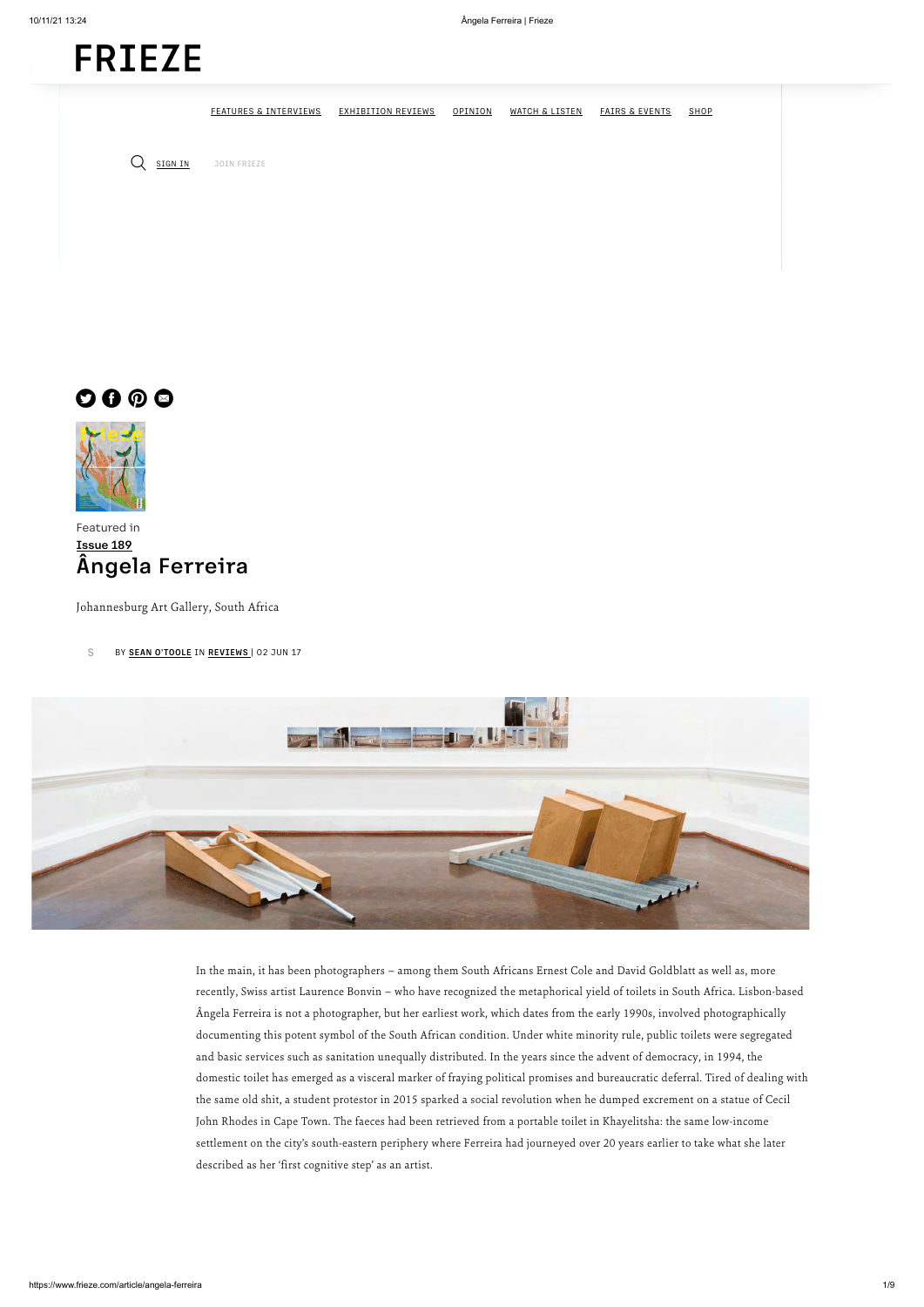Sites & Services (1991-92) is the earliest piece included in Ferreira's austere yet engaging exhibition, 'South Facing'. Curator Amy Watson's installation privileges the artist's newest work – a sculptural commission titled Remining (2017), which offers a timely archaeological examination of the host venue – but Sites & Services feels more apt as a starting point, since it reveals how Ferreira's sublimated sculptures are products of rigorous social optic. The installation is composed of 12 descriptive colour photographs of grey concrete toilets on vacant suburban plots in Khayelitsha, two pastel drawings and four squat, tapering floor sculptures, all untitled. The photos came first and fed into Ferreira's expressionist architectural drawings of interlocking structures. The drawings, in turn, suggested the abstract forms of her rudimentary sculptures, which are made from construction materials (concrete, corrugated iron and white plastic piping) that appear in her photos.

Advertisement



Ângela Ferreira, Adventures in Mozambique and the Portuguese Tendency To Forget, 2016. Courtesy: Johannesburg Art Gallery, Johannesburg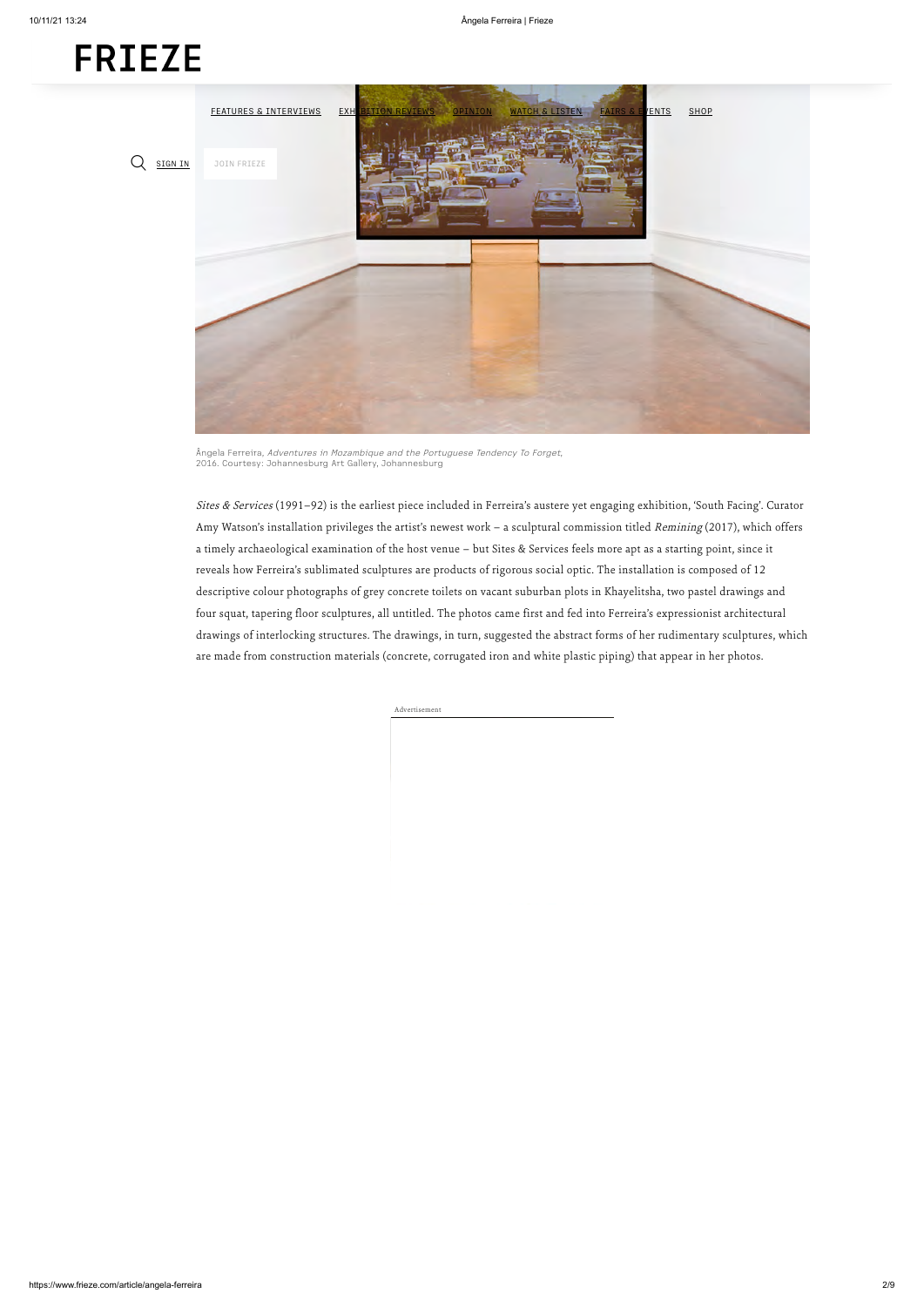This relational way of working recurs throughout Ferreira's mixed-media installations, including Maison Tropicale (2007), an exploration of the legacy of French architect-engineer Jean Prouvé's three prototype aluminium homes erected in the Congo and Niger. As in Sites & Services, the installation is a dialogue between fact-based research - here figured in six documentary photographs – and an oblique materialization of this lost history, in the form of two rectangular wood sculptures with architectural forms.

The exhibition's centrepiece – a trio of large sculptures titled Remining (Drill Tower), Remining (Mine Building) and Remining (Vault Table) (all 2017) – rehearses this presentation strategy. Installed in the Edwardian exhibition halls of the original Edwin Lutyens-designed building, the Remining sculptures are flanked by the artist's basic architectural sketches and a variety of archival photos depicting the 1989 extensions to the Johannesburg Art Gallery (JAG), mines in Mozambique and Congo, and a copper-vaulted modernist building in Boston. Cumulatively, these materials, including the sculptures, offer an allusive reading of a century-old municipal museum complex in terminal decline.





Ângela Ferreira, Remining (Vault table), 2017. Courtesy: Johannesburg Art Gallery, Johannesburg

Ângela Ferreira, Werdmuller Centre, 2010. Courtesy: Johannesburg Art Gallery, Johannesburg